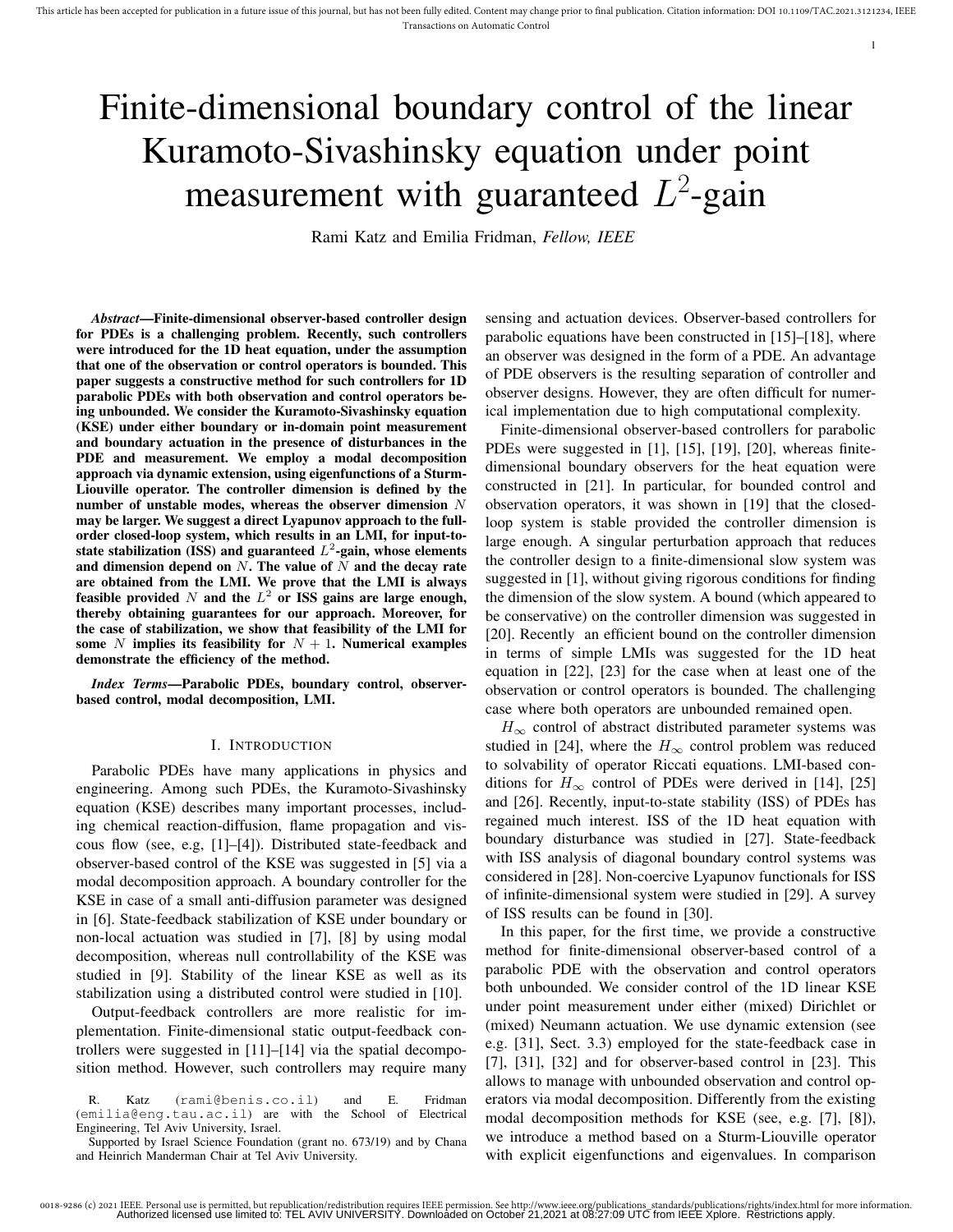This article has been accepted for publication in a future issue of this journal, but has not been fully edited. Content may change prior to final publication. Citation information: DOI 10.1109/TAC.2021.3121234, IEEE Transactions on Automatic Control

2

to [7], [8], where the eigenfunctions and eigenvalues can only be approximated numerically, our novel approach does not require such approximations.

We study internal stabilization with guaranteed  $L^2$ -gain and input-to-state stabilization in the presence of disturbances in both the PDE and measurement. Note that stabilization with guaranteed  $L^2$ -gain has not been studied yet via modal decomposition for parabolic PDEs. In the design, the controller dimension is defined by the number of unstable modes, whereas the observer's dimension  $N$  may be larger than this number. The observer and controller gains are found separately by solving Lyapunov inequalities. We use a direct Lyapunov approach to the full-order closed-loop system to derive LMIs, whose dimension depends on  $N$ . These LMIs are used for finding N, the resulting exponential decay rate and the  $L^2$  and ISS gains. We provide feasibility guarantees for the derived LMIs in the cases of  $L^2$  and ISS gains for large enough N and gains. For the case of stabilization we also prove that feasibility for N implies feasibility for  $N+1$  (meaning that the decay rate does not deteriorate when the observer dimension increases). Numerical examples demonstrate the efficiency of the presented method.

Preliminary results on stabilization of unperturbed 1D KSE under Dirichlet boundary conditions, were presented in [33].

**Notation:**  $L^2(0,1)$  is the Hilbert space of square integrable functions  $f : [0,1] \rightarrow \mathbb{R}$  with the inner product  $\langle f, g \rangle :=$  $\int_0^1 f(x)g(x)dx$  and induced norm  $||f||^2 := \langle f, f \rangle$ .  $H^k(0, 1)$ is the Sobolev space of functions having  $k$  square integrable weak derivatives, with the norm  $||f||_{H^k}^2 := \sum_{k=0}^k ||f^{(j)}||$ 2 . We denote  $f \in H_0^1(0,1)$  if  $f \in H^1(0,1)$  and  $f(0) = f(1) =$ 0. The Euclidean norm on  $\mathbb{R}^n$  is denoted by ||. For  $P \in$  $\mathbb{R}^{n \times n}$ ,  $P > 0$  means P is symmetric and positive definite. Sub-diagonal elements of a symmetric matrix are denoted by ∗. For  $0 < U \in \mathbb{R}^{n \times n}$  and  $x \in \mathbb{R}^n$  let  $|x|_U^2 := x^T U x$ .  $\mathbb{Z}_+$ denotes the nonnegative integers. N are the natural numbers.

#### II. MATHEMATICAL PRELIMINARIES

Consider the Sturm-Liouville eigenvalue problem

$$
\phi'' + \lambda \phi = 0, \quad x \in (0, 1) \tag{1}
$$

with one of the following boundary conditions:

(D): 
$$
\phi(0) = \phi(1) = 0
$$
, (Ne):  $\phi'(0) = \phi'(1) = 0$ . (2)

These problems induce a sequence of eigenvalues  $\lambda_n$  with corresponding eigenfunctions  $\phi_n^D$  and  $\phi_n^{Ne}$  given by

(D): 
$$
\lambda_n = n^2 \pi^2
$$
,  $\phi_n^D(x) = \sqrt{2} \sin(\sqrt{\lambda_n}x)$ ,  $n \in \mathbb{N}$ ,  
\n(Ne):  $\lambda_0 = 0$ ,  $\lambda_n = n^2 \pi^2$ ,  
\n $\phi_0^{Ne}(x) \equiv 1$ ,  $\phi_n^{Ne}(x) = \sqrt{2} \cos(\sqrt{\lambda_n}x)$ ,  $n \in \mathbb{N}$ .  
\n(3)

The eigenfunctions from a complete and orthonormal family in  $L^2(0,1)$ .

*Lemma 1:* [22] Let  $h \stackrel{L^2}{=} \sum_{n=1}^{\infty} h_n \phi_n^D$ . Then  $h \in H_0^1(0, 1)$ if and only if  $\sum_{n=1}^{\infty} \lambda_n h_n^2 < \infty$ . Moreover,

$$
||h'||^2 = \sum_{n=1}^{\infty} \lambda_n h_n^2.
$$
 (4)

*Lemma 2:* [34] Let  $h \stackrel{L^2}{=} \sum_{n=0}^{\infty} h_n \phi_n^{Ne}$ . Then  $h \in H^2(0, 1)$ with  $h'(0) = h'(1) = 0$  if and only if  $\sum_{n=1}^{\infty} \lambda_n^2 h_n^2 < \infty$ . Moreover,

$$
||h''||^2 = \sum_{n=1}^{\infty} \lambda_n^2 h_n^2, \ ||h''||^2 = \sum_{n=1}^{\infty} \lambda_n h_n^2.
$$
 (5)

*Lemma 3:* (Sobolev's inequality [13]) Let  $h \in H^1(0,1)$ . Then, for all  $\Gamma > 0$ :

$$
max_{x \in [0,1]} |h(x)|^2 \le (1+\Gamma) ||h||^2 + \Gamma^{-1} ||h'||^2.
$$

## III. CONTROL WITH GUARANTEED  $L^2$  and ISS gains

*A. Dirichlet actuation and in-domain point measurement* In this section we consider the perturbed PDE

$$
z_t(x,t) = -z_{xxxx}(x,t) - \nu z_{xx}(x,t) + d(x,t), \qquad (6)
$$

with (mixed) Dirichlet boundary conditions

$$
z(0,t) = u(t), \quad z(1,t) = 0, \quad z_{xx}(0,t) = z_{xx}(1,t) = 0 \tag{7}
$$

and in-domain point measurement

$$
y(t) = z(x_*, t) + \sigma(t), \ x_* \in (0, 1). \tag{8}
$$

Here, we consider disturbances satisfying

$$
d \in L^2((0,\infty); L^2(0,1)) \cap H^1_{loc}((0,\infty); L^2(0,1)),
$$
  
\n
$$
\sigma \in L^2(0,\infty) \cap H^1_{loc}(0,\infty).
$$
 (9)

Introducting the change of variables

$$
w(x,t) = z(x,t) - r(x)u(t), \quad r(x) := 1 - x \tag{10}
$$

we obtain the equivalent ODE-PDE system

$$
\dot{u}(t) = v(t), \n w_t(x,t) = -w_{xxxx}(x,t) - \nu w_{xx}(x,t) - r(x)v(t) + d(x,t)
$$
\n(11)

with boundary conditions

$$
w(0,t) = w(1,t) = w_{xx}(0,t) = w_{xx}(1,t) = 0.
$$
 (12)

and measurement

$$
y(t) = w(x_*, t) + r(x_*)u(t) + \sigma(t).
$$
 (13)

Henceforth, we treat  $u(t)$  as a state variable and  $v(t)$  as the control input, where we choose  $u(0) = 0$ . Given  $v(t)$ ,  $u(t)$ can be computed by integrating  $\dot{u}(t) = v(t)$ .

We present the solution to  $(11)$  as

$$
w(x,t) = \sum_{n=1}^{\infty} w_n(t)\phi_n^D(x), \ w_n(t) = \langle w(\cdot,t), \phi_n^D \rangle \tag{14}
$$

where  $\{\phi_n^D\}_{n\in\mathbb{N}}$  are defined in (3). Differentiating under the integral, integrating by parts and using (1) and (2) we have

$$
\begin{aligned}\n\dot{w}_n(t) &= (-\lambda_n^2 + \nu \lambda_n) w_n(t) + b_n v(t) + d_n(t), \\
w_n(0) &= \langle w(\cdot, 0), \phi_n^D \rangle, \ d_n(t) = \langle d(\cdot, t), \phi_n^D \rangle, \\
b_n &= -\langle r, \phi_n^D \rangle = -\sqrt{\frac{2}{\lambda_n}}\n\end{aligned} \tag{15}
$$

Note that  ${b_n}_{n=1}^{\infty}$  satisfy  $b_n \neq 0$ ,  $n \geq 1$  and

$$
\sum_{n=N+1}^{\infty} b_n^2 \le \frac{2}{\pi^2} \int_N^{\infty} \frac{dx}{x^2} = \frac{2}{\pi^2 N}, \ N \ge 1.
$$
 (16)

<sup>0018-9286 (</sup>c) 2021 IEEE. Personal use is permitted, but republication/redistribution requires IEEE permission. See http://www.ieee.org/publications\_standards/publications/rights/index.html for more information.<br>Authorized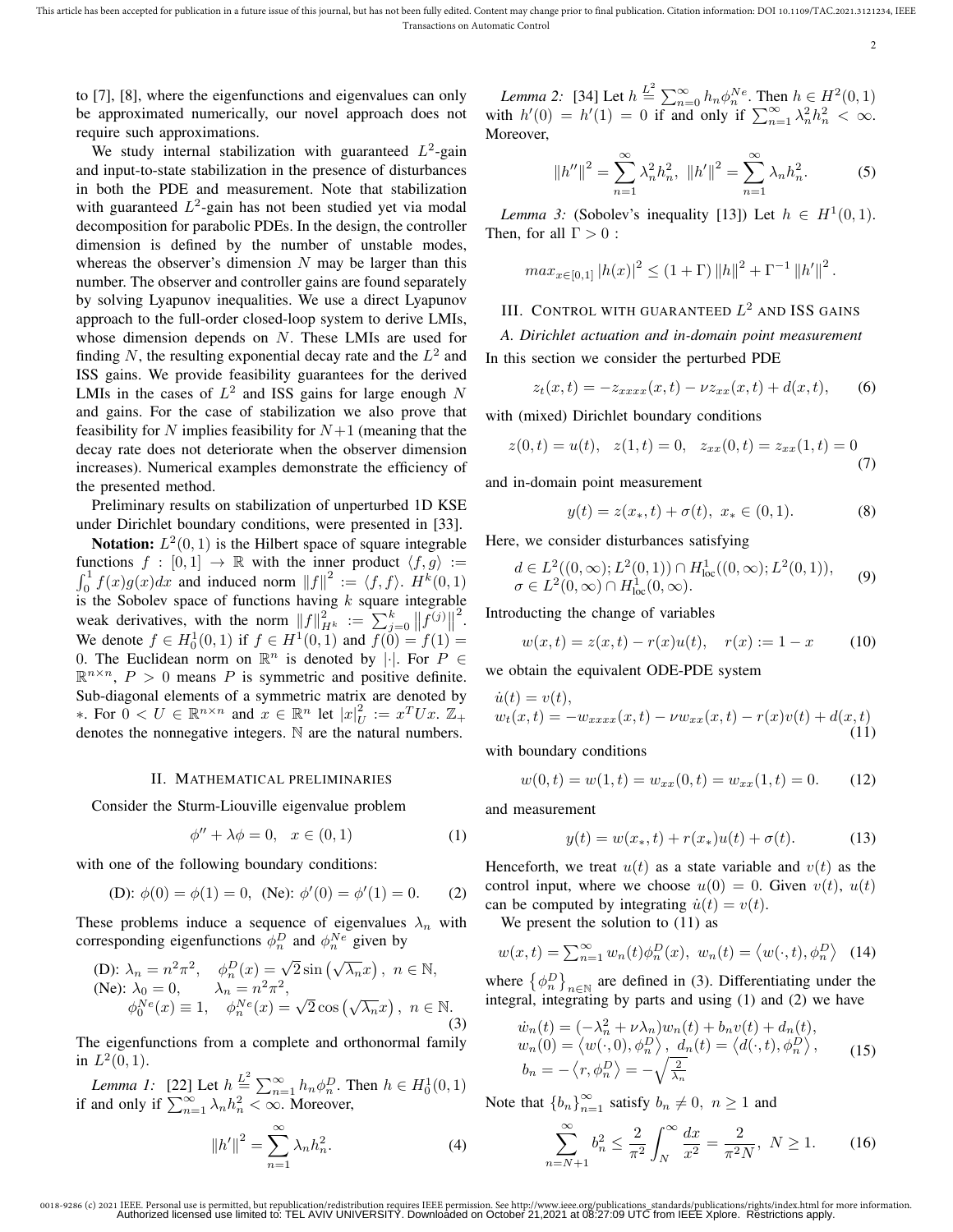This article has been accepted for publication in a future issue of this journal, but has not been fully edited. Content may change prior to final publication. Citation information: DOI 10.1109/TAC.2021.3121234, IEEE Transactions on Automatic Control

3

Let  $\delta > 0$  be a desired decay rate. Since  $\lim_{n \to \infty} \lambda_n = \infty$ , there exists some  $N_0 \in \mathbb{N}$  such that

$$
-\lambda_n^2 + \nu \lambda_n < -\delta, \quad n > N_0. \tag{17}
$$

Let  $N \in \mathbb{N}$ ,  $N_0 \leq N$ .  $N_0$  will define the dimension of the controller, whereas  $N$  will be the dimension of the observer. We construct a finite-dimensional observer of the form

$$
\hat{w}(x,t) = \sum_{n=1}^{N} \hat{w}_n(t)\phi_n^D(x),
$$
\n(18)

where  $\hat{w}_n(t)$  satisfy the ODEs

$$
\dot{\hat{w}}_n(t) = (-\lambda_n^2 + \nu \lambda_n) \hat{w}_n(t) + b_n v(t) \n-l_n \left[ \hat{w}(x_*, t) + r(x_*) u(t) - y(t) \right],
$$
\n(19)  
\n
$$
\hat{w}_n(0) = 0, \quad 1 \le n \le N,
$$

with  $y(t)$  in (13) and scalar observer gains  $l_n$ ,  $1 \le n \le N$ . Denote

$$
A_0 = \text{diag}\left\{-\lambda_i^2 + \nu \lambda_i\right\}_{i=1}^{N_0}, \ \tilde{A}_0 = \text{diag}\left\{0, A_0\right\},
$$
  

$$
C_0 = [c_1, \dots, c_{N_0}], \ \tilde{B}_0 = [1, b_1, \dots, b_{N_0}]^T.
$$
 (20)

Assumption 1: The point  $x_*(0,1)$  satisfies

$$
c_n = \phi_n^D(x_*) = \sqrt{2}\sin\left(\sqrt{\lambda_n}x_*\right) \neq 0, \ 1 \le n \le N_0. \tag{21}
$$

Assumption 1 is satisfied for  $N_0 = 1$  by any  $x^* \in (0,1)$ , whereas for  $N_0 > 1$  the corresponding  $x^*$  is subject to the following condition:  $x^* \neq k/n < 1$ ,  $k = 1, ..., N_0 - 1$ ,  $n =$ 2, ...,  $N_0$ . E.g, for  $N_0 = 2$  the condition is  $x^* \neq \frac{1}{2}$ . Assumption 2: Assume

$$
\nu \notin \left\{ \pi^2(n^2 + m^2) \; ; \; n, m \ge 0 \; n \ne m \right\} \cup \left\{ 0 \right\}.
$$

Under Assumptions 1 and 2 the pair  $(A_0, C_0)$  is observable, by the Hautus lemma. We choose  $L_0 = [l_1, \ldots, l_{N_0}]^T$  which satisfies the Lyapunov inequality

$$
P_o(A_0 - L_0 C_0) + (A_0 - L_0 C_0)^T P_o < -2\delta P_o \tag{22}
$$

with  $0 < P_0 \in \mathbb{R}^{N_0 \times N_0}$ . Furthermore, let  $l_n = 0$  for  $n > N_0$ . Similarly, it can be verified that  $(\tilde{A}_0, \tilde{B}_0)$  is controllable, by the Hautus lemma (see also Lemma 6 in [8], where the Kalman rank condition is used). Let  $K_0 \in \mathbb{R}^{1 \times (N_0+1)}$  satisfy

$$
P_{\rm c}(\tilde{A}_0 + \tilde{B}_0 K_0) + (\tilde{A}_0 + \tilde{B}_0 K_0)^T P_{\rm c} < -2\delta P_{\rm c},\tag{23}
$$

with  $0 < P_c \in \mathbb{R}^{(N_0+1) \times (N_0+1)}$ . We propose a  $(N_0 + 1)$ dimensional controller of the form

$$
v(t) = K_0 \hat{w}^{N_0}(t), \ \hat{w}^{N_0}(t) = [u(t), \hat{w}_1(t), \dots, \hat{w}_{N_0}(t)]^T
$$
\n(24)

which is based on the  $N$ -dimensional observer (19). Then the closed-loop ODE-PDE system is given by (11), (12), (19) with controller of the form (24).

Well-posedness of the closed-loop system (11), (19) with  $y(t)$  defined in (13) and controller (24), under the assumption (9) on the disturbances  $d(x, t)$  and  $\sigma(t)$  follows from Theorem 6.3.3 in [35]. In partiucalr, let

$$
\mathcal{G} = \left\{ h \in H^4(0,1) | h(0) = h(1) = h''(0) = h''(1) = 0 \right\}.
$$
\n(25)

\nThen, if  $z(\cdot, 0) = w(\cdot, 0) \in \mathcal{G}$  there exists a unique classical

solution satisfying

$$
\xi \in C([0,\infty); \mathcal{G}) \cap C^1([0,\infty); L^2(0,1)), \n\xi(t) = \text{col}\{w(\cdot,t), u(t), \hat{w}_1(t), \dots, \hat{w}_N(t)\}\n\tag{26}
$$

such that  $\xi(t) \in \mathcal{G} \times \mathbb{R}^{N+1}$ ,  $t > 0$ . The details are omitted due to space constraints (see [34] and [33]).

Let  $\gamma > 0$  and  $\rho_w, \rho_u \ge 0$  be scalars. We introduce the performance index

$$
J_{(\rho_w, \rho_u, \gamma)}(\infty) = \int_0^\infty \left[ \rho_w^2 \left\| w(\cdot, t) \right\|_{L^2}^2 + \rho_u^2 u^2(t) -\gamma^2 \left( \left\| d(\cdot, t) \right\|_{L^2}^2 + \sigma^2(t) \right) \right] dt. \tag{27}
$$

The closed-loop ODE-PDE system (11), (12), (19), (24) has  $L^2$ -gain less or equal to  $\gamma$  if  $J_{(\rho_w,\rho_u,\gamma)}(\infty) \leq 0$  for all disturbances  $d(x, t)$  and  $\sigma(t)$  satisfying (9) along the solutions of the closed-loop system starting from  $w(\cdot, 0) \equiv 0$ . We will find conditions that guarantee that the following inequality holds along the closed-loop system:

$$
\dot{V} + 2\delta V + W \le 0,W = \rho_w^2 \|w(\cdot, t)\|_{L^2}^2 + \rho_u^2 u^2(t) - \gamma^2 \left( \|d(\cdot, t)\|_{L^2}^2 + \sigma^2(t) \right)
$$
(28)

with  $V(t)$  given by

$$
V(t) = |X_N(t)|_P^2 + \sum_{n=N+1}^{\infty} \lambda_n w_n^2(t)
$$
 (29)

and  $\delta = 0$ . Indeed, integration of (28) in t from 0 to  $\infty$  leads to  $J_{(\rho_w,\rho_u,\gamma)}(\infty) \leq 0$  for  $w(\cdot,0) \equiv 0$ . For the case  $\delta > 0$  and  $\rho_w = \rho_u = 0$ , (28) and the comparison principle imply ISS of the closed-loop system for all  $T > 0$ :

$$
V(T) \le e^{-2\delta T} V(0) + \frac{\gamma^2}{2\delta} \sup_{0 \le t \le T} \left[ ||d(\cdot, t)||_{L^2}^2 + \sigma^2(t) \right].
$$
\n(30)

Note that by Lemma 1, Wirtinger's inequality (see [36], Sec. 3.10) and Parseval's equality, the following holds for  $t \geq 0$ 

$$
V(t) \geq \sigma_{min}(P) |u(t)|^2
$$
  
+  $\frac{\pi^2}{4 + \pi^2} \min\left(\frac{\sigma_{min}(P)}{2\lambda_N}, 1\right) ||w(\cdot, t)||_{H^1}^2,$  (31)  

$$
V(0) \leq M_0 ||w_x(\cdot, 0)||_{L^2}^2 \leq M_0 ||w(\cdot, 0)||_{H^1}^2
$$

for some  $M_0 > 0$ . Thus, (30) yields for some  $\overline{M} > M > 0$ :

$$
\underline{M}\left[|u(t)|^2 + \|w(\cdot,t)\|_{H^1}^2\right] \le \overline{M}e^{-2\delta T} \|w(\cdot,0)\|_{H^1}^2 + \frac{\gamma^2}{2\delta} \sup_{0 \le t \le T} \left[ \|d(\cdot,t)\|_{L^2}^2 + \sigma^2(t) \right] \quad \forall T > 0,
$$
\n(32)

leading to the upper bound  $\frac{\gamma}{\sqrt{c}}$  $\frac{\gamma}{2\delta}$  on the ISS gain.

*Remark 1:* The performance index (27), expressed in terms of  $w(x, t)$  and  $u(t)$ , is considered for simplicity. Note that for a performance index

$$
\bar{J}_{(\bar{\rho}_z, \bar{\rho}_u, \gamma)}(\infty) = \int_0^\infty \left[ \bar{\rho}_z^2 \left\| z(\cdot, t) \right\|_{L^2}^2 + \bar{\rho}_u^2 u^2(t) -\gamma^2 \left( \left\| d(\cdot, t) \right\|_{L^2}^2 + \sigma^2(t) \right) \right] dt,\tag{33}
$$

where  $\gamma > 0$  and  $\bar{\rho}_z, \bar{\rho}_u \geq 0$ , the triangle and Young inequalities imply  $\bar{J}_{(\bar{p}_z,\bar{p}_u,\gamma)}(\infty) \leq J_{(\sqrt{2}\bar{p}_z,\sqrt{\frac{2}{3}\bar{p}_z^2+\bar{p}_u^2},\gamma)}(\infty)$ .

Let

$$
e_n(t) = w_n(t) - \hat{w}_n(t), \ 1 \le n \le N \tag{34}
$$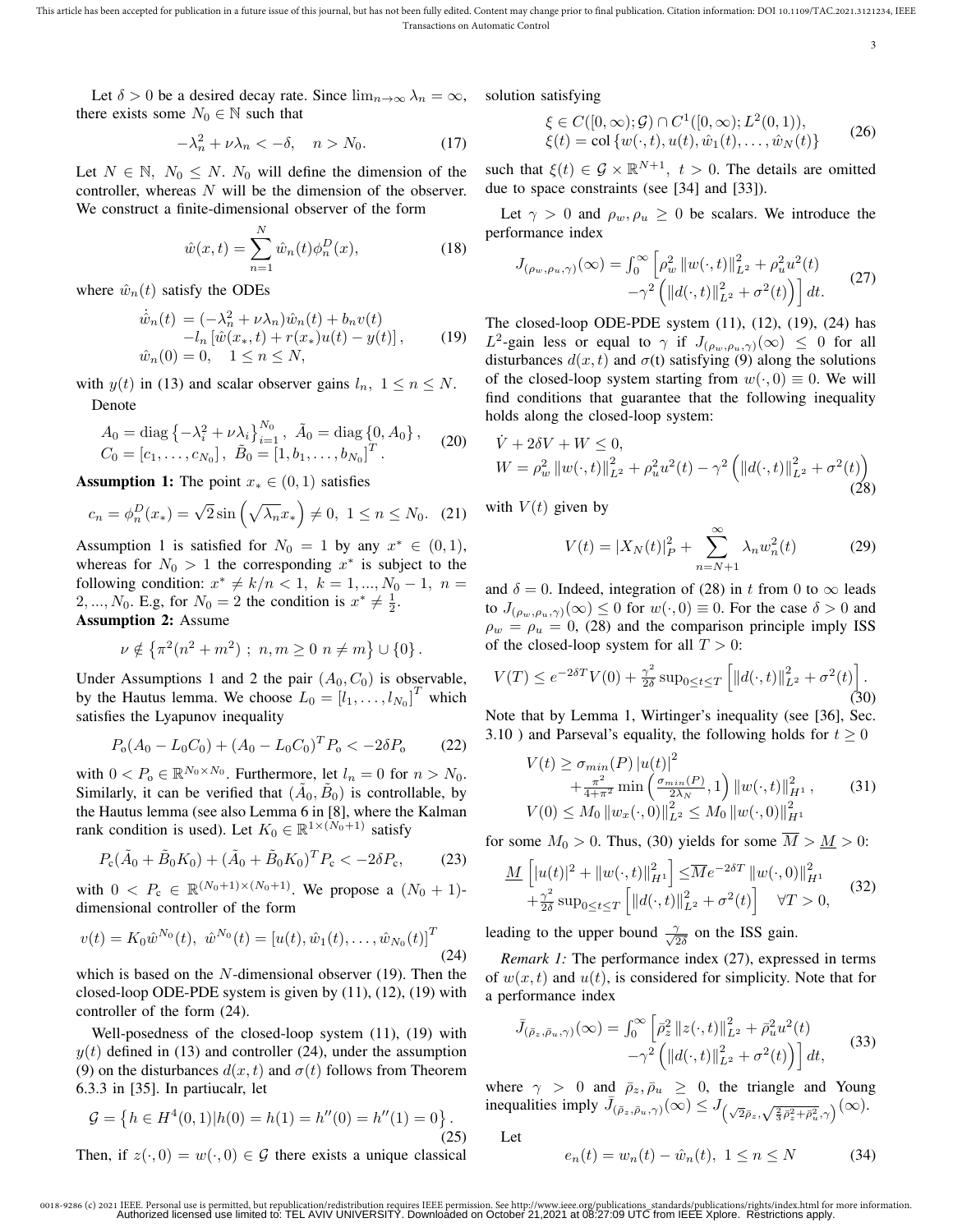4

be the estimation error. By (14) and (18), the innovation term where  $\alpha, \alpha_1 > 0$ . By using (40), (41) and (42) we find  $\hat{w}(x_*, t) + r(x_*)u(t) - y(t)$  in (19) can be presented as

$$
\hat{y}(t) - y(t) = -\sum_{n=1}^{N} c_n e_n(t) - \zeta_N(t) - \sigma(t), \n\zeta_N(t) = w(x_*, t) - \sum_{n=1}^{N} w_n(t) \phi_n^D(x_*) \n= \int_0^{x_*} \left[ w_x(x, t) - \sum_{n=1}^{N} w_n(t) \frac{d}{dx} \phi_n^D(x) \right] dx.
$$
\n(35)

Note that the Young inequality implies

$$
\zeta_N^2(t) \le \left( \int_0^{x_*} \left| w_x(x, t) - \sum_{n=1}^N w_n(t) \frac{d}{dx} \phi_n^D(x) \right| dx \right)^2
$$
  

$$
\le \left\| w_x(\cdot, t) - \sum_{n=1}^N w_n(t) \frac{d}{dx} \phi_n^D(\cdot) \right\|^2 \stackrel{(4)}{=} \sum_{n=N+1}^\infty \lambda_n w_n^2(t).
$$
 (36)

Then the error equations have the form

$$
\dot{e}_n(t) = (-\lambda_n^2 + \nu \lambda_n) e_n(t) + d_n(t) \n- l_n \left( \sum_{n=1}^N c_n e_n(t) + \zeta_N(t) + \sigma(t) \right), \quad 1 \le n \le N_0, \n\dot{e}_n(t) = (-\lambda_n^2 + \nu \lambda_n) e_n(t) + d_n(t), \quad N_0 + 1 \le n \le N.
$$
\n(37)

Denote

$$
X_N(t) = \text{col}\left\{\hat{w}^{N_0}(t), e^{N_0}(t), \hat{w}^{N-N_0}(t), e^{N-N_0}(t)\right\},
$$
  
\n
$$
e^{N_0}(t) = \text{col}\left\{e_i(t)\right\}_{i=1}^{N_0}, e^{N-N_0}(t) = \text{col}\left\{e_i(t)\right\}_{i=N_0+1}^{N},
$$
  
\n
$$
\hat{w}^{N-N_0}(t) = \text{col}\left\{\hat{w}_i(t)\right\}_{i=N_0+1}^{N}, \tilde{K}_0 = \left[K_0, 0_{1 \times (2N-N_0)}\right],
$$
  
\n
$$
F = \begin{bmatrix} \tilde{A}_0 + \tilde{B}_0 K_0 & \tilde{L}_0 C_0 & 0 & \tilde{L}_0 C_1 \\ 0 & A_0 - L_0 C_0 & 0 & -L_0 C_1 \\ B_1 K_0 & 0 & A_1 & 0 \\ 0 & 0 & 0 & A_1 \end{bmatrix},
$$
  
\n
$$
\tilde{L}_0 = \text{col}\left\{0, L_0\right\} \in \mathbb{R}^{N_0+1}, \ \mathcal{L} = \text{col}\left\{\tilde{L}_0, -L_0, 0\right\}
$$
 (38)

Using (15), (19), (24), (37) and (38), we present the closedloop system as

$$
\dot{X}_N(t) = FX_N(t) + \mathcal{L}\zeta_N(t) + \mathcal{L}\sigma(t) + d^N(t), \quad t \ge 0,
$$
  

$$
\dot{w}_n(t) = (-\lambda_n^2 + \nu\lambda_n)w_n(t) + b_n\tilde{K}_0X_N(t) + d_n(t), \quad n > N.
$$
\n(39)

Here

$$
\begin{array}{l} d^N(t) = \text{col}\left\{0, d^{N_0}(t), 0, d^{N-N_0}(t)\right\},\\ d^{N_0}(t) = \text{col}\left\{d_i(t)\right\}_{i=1}^{N_0}, \ d^{N-N_0}(t) = \text{col}\left\{d_i(t)\right\}_{i=N_0+1}^{N}. \end{array}
$$

Recall that we are interested in determining conditions which guarantee (28), with  $V(t)$  given in (29). By Parseval's equality W can be presented as

$$
W = |X_N(t)|_{\Xi}^2 + \rho_w^2 \sum_{n=N+1}^{\infty} w_n^2(t)
$$
  

$$
-\gamma^2 |d^N(t)|^2 - \gamma^2 \sum_{n=N+1}^{\infty} d_n^2(t) - \gamma^2 \sigma^2(t),
$$
  

$$
\Xi_1 = \begin{bmatrix} \rho_u & 0 & 0 & 0 \\ 0 & \rho_w I_{N0} & \rho_w I_{N0} & 0 \\ 0 & 0 & 0 & \rho_w I_{N-N0} & \rho_w I_{N-N0} \end{bmatrix}, \Xi = \Xi_1^T \Xi_1.
$$
  
(40)

Differentiating  $V(t)$  along the solution to (39) we have

$$
\dot{V} + 2\delta V = X_N^T(t) \left[ PF + F^T P + 2\delta P \right] X_N(t) \n+ 2X_N^T(t) P \mathcal{L} \left[ \zeta_N(t) + \sigma(t) \right] + 2X_N^T(t) P d^N(t) \n+ 2 \sum_{n=N+1}^{\infty} (-\lambda_n^3 + \nu \lambda_n^2 + \delta \lambda_n) w_n^2(t) \n+ 2 \sum_{n=N+1}^{\infty} \lambda_n w_n(t) \left[ b_n \tilde{K}_0 X_N(t) + d_n(t) \right].
$$
\n(41)

Furthermore, (16) and the Young inequality imply

$$
\sum_{n=N+1}^{\infty} 2\lambda_n w_n(t) \left[ b_n \tilde{K}_0 X_N(t) + d_n(t) \right]
$$
  
\n
$$
\leq \frac{10}{\pi^2 N} \left| \tilde{K}_0 X_N(t) \right|^2 + \frac{\alpha + \alpha_1}{\alpha \alpha_1} \sum_{n=N+1}^{\infty} \lambda_n^2 w_n^2(t)
$$
\n
$$
+ \alpha_1 \sum_{n=N+1}^{\infty} d_n^2(t).
$$
\n(42)

$$
\dot{V} + 2\delta V + W \le X_N^T(t) \left[ PF + F^T P + 2\delta P + \frac{2\alpha}{\pi^2 N} \tilde{K}_0^T \tilde{K}_0 \right.\n+ \Xi \left[ X_N(t) + 2X_N^T(t) P \mathcal{L} \left[ \zeta_N(t) + \sigma(t) \right] + 2X_N^T(t) P d^N(t) \right.\n- \gamma^2 \left[ \sigma^2(t) + \left| d^N(t) \right|^2 \right] + (\alpha_1 - \gamma^2) \sum_{n=N+1}^{\infty} d_n^2(t) \n+ 2 \sum_{n=N+1}^{\infty} \left( -\theta_n^{(1)} + \frac{\lambda_n}{2\alpha} + \frac{\lambda_n}{2\alpha_1} \right) \lambda_n w_n^2(t),
$$
\n(43)

where

$$
\theta_n^{(1)} = \lambda_n^2 - \nu \lambda_n - \delta - \frac{\rho_w^2}{2\lambda_n}, \quad n > N. \tag{44}
$$

By monotonicity of  $\{\lambda_n\}_{n=1}^{\infty}$ , we have

$$
-\theta_n^{(1)} + \frac{\lambda_n}{2\alpha} + \frac{\lambda_n}{2\alpha_1} \le -\theta_{N+1}^{(1)} + \frac{\lambda_{N+1}}{2\alpha} + \frac{\lambda_{N+1}}{2\alpha_1} \le 0,
$$

implying due to (36)

$$
2\sum_{n=N+1}^{\infty}(-\theta_n^{(1)} + \frac{\lambda_n}{2\alpha} + \frac{\lambda_n}{2\alpha_1})\lambda_n w_n^{2}(t) \le -2\left(\theta_{N+1}^{(1)} - \frac{\lambda_{N+1}}{2\alpha} - \frac{\lambda_{N+1}}{2\alpha_1}\right)\zeta_N^{2}(t).
$$
 (45)

Let  $\eta(t) = \text{col}\left\{X_N(t), \zeta_N(t), d^N(t), \sigma(t)\right\}$  and  $\alpha_1 = \gamma^2$ . Then, (43) and (45) imply

$$
\dot{V} + 2\delta V + W \le \eta^T(t)\Psi_N^{(1)}\eta(t) \le 0
$$

provided

$$
\Psi_N^{(1)} = \n\begin{bmatrix}\n\Phi_N^{(1)} + \Xi & P\mathcal{L} \\
\ast & -2\left(\theta_{N+1}^{(1)} - \frac{\lambda_{N+1}}{2\alpha} - \frac{\lambda_{N+1}}{2\gamma^2}\right) \n\end{bmatrix}\n\begin{bmatrix}\nP & P\mathcal{L} \\
0 & 0\n\end{bmatrix} < 0, \\
\Phi_N^{(1)} = PF + F^T P + 2\delta P + \frac{2\alpha}{\pi^2 N} \tilde{K}_0^T \tilde{K}_0.\n\tag{46}
$$

Applying Schur complement, we find that (46) holds iff

$$
\left[\begin{array}{c|c|c}\n\Phi_{N}^{(1)} & P\mathcal{L} & 0 & 0 & P & P\mathcal{L} & \Xi_{1}^{T} \\
\ast & -2\theta_{N+1}^{(1)} & 1 & 1 & 0 & 0 & 0 \\
\hline\n\ast & -\text{diag}\left(\frac{\alpha}{\lambda_{N+1}}, \frac{\gamma^{2}}{\lambda_{N+1}}\right) & 0 & 0 \\
\hline\n\ast & \ast & -\gamma^{2}I & 0 \\
\hline\n\ast & \ast & \ast & -I\n\end{array}\right] < 0. \quad (47)
$$

Note that if (47) holds for  $\delta = 0$ , then we obtain internal exponential stability of the closed-loop system with a small enough decay rate  $\delta_0 > 0$ . Summarizing, we have:

*Theorem 1:* Consider the system (11) with boundary conditions (7), perturbed in-domain measurement (13) and control law (24), (19). Here,  $d(x, t)$  and  $\sigma(t)$  are disturbances satisfying (9). Let  $\delta = 0$ ,  $N_0 \in \mathbb{N}$  satisfy (17) and  $N \in \mathbb{N}$ satisfy  $N_0 \leq N$ . Let  $L_0$  and  $K_0$  be obtained using (22) and (23), respectively. Given  $\gamma > 0$ , let there exist  $0 <$  $P \in \mathbb{R}^{(2N+1)\times (2N+1)}$  and scalar  $\alpha > 0$  such that (47) holds with  $\theta_n^{(1)}$  and  $\Xi_1$  given in (40). Then the above system is internally exponentially stable and satisfies  $J_{(\rho_w,\rho_u,\gamma)}(\infty) \leq 0$ for  $w(\cdot, 0) \equiv 0$ . Given  $\rho_w, \rho_u > 0$ , (47) is feasible for N and  $\gamma$  large enough.

*Proof:* We show that (47) is always feasible for large enough N and  $\gamma > 0$ . Assume, without loss of generality,  $\gamma \geq 1$ . First, consider  $\Xi = \Xi_1^T \Xi_1$  with  $\Xi_1$  given in (40). Since  $\Xi$  is symmetric, the equality  $|\Xi| = \max_{|g| \leq 1} |g^T \Xi g|$  $\max_{|g| \leq 1} |\Xi_1 g|^2$  implies  $|\Xi| = |\Xi_1|^2 \leq \max(\rho_u^2, 2\rho_w^2)$  is independent of N. Thus, there exists  $0 < \mu \in \mathbb{R}$  such that

$$
-\mu I + \Xi < 0, \ \forall N \in \mathbb{N}.\tag{48}
$$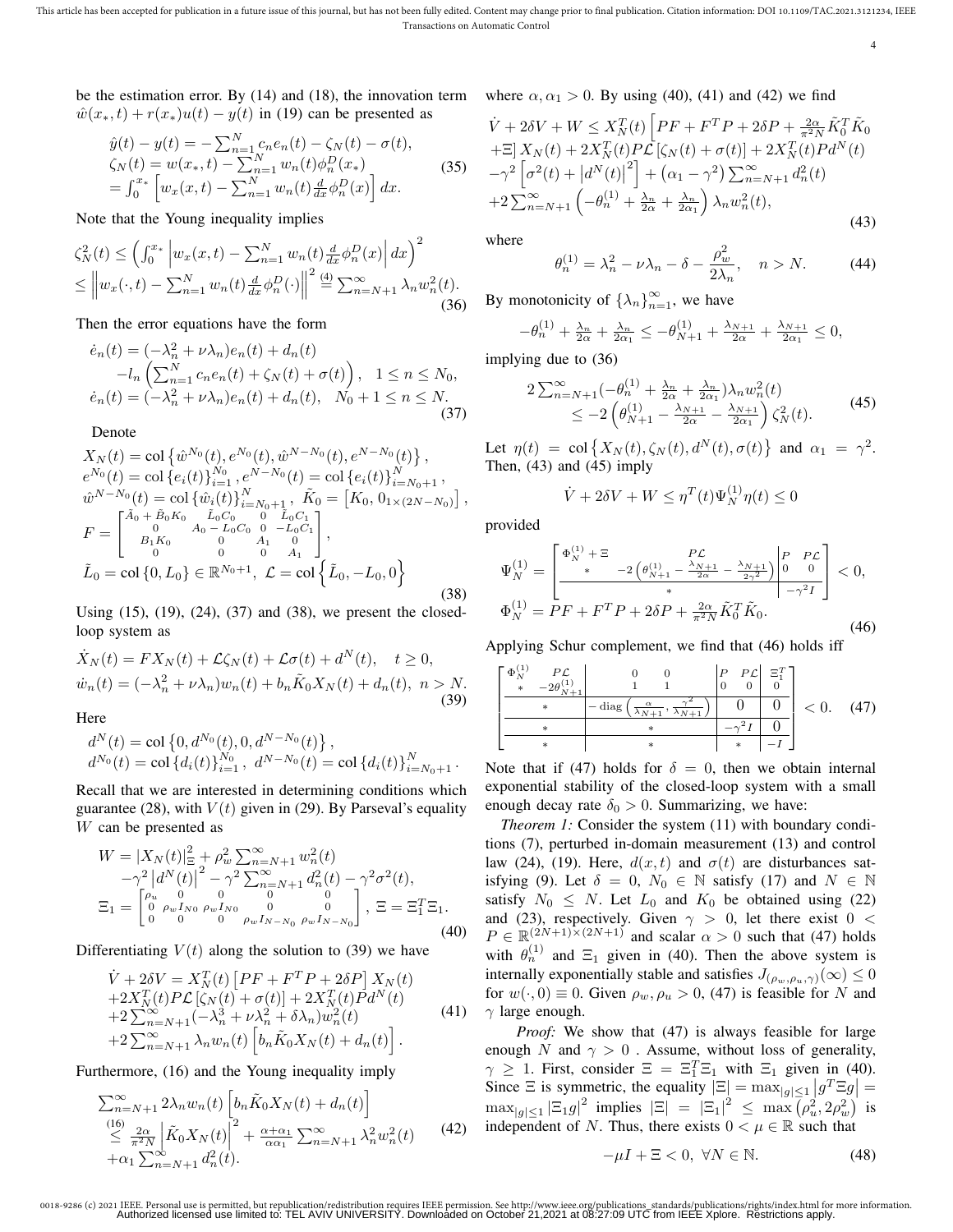5

Next, note that (16) and (21) imply  ${c_n}_{n=1}^{\infty} \in l^{\infty}(\mathbb{N})$  and  ${b_n}_{n=1}^{\infty} \in l^2(\mathbb{N})$ , respectively. By arguments of Theorem 3.2 in [22], there exist some  $\kappa > 0$  and  $\Lambda > 0$ , independent of N, such that  $|e^{(F+\delta I)t}| \leq \Lambda \cdot \sqrt{N} (1+t+t^2) e^{-\kappa t}$  for all  $t > 0$ . Therefore,  $P \in \mathbb{R}^{(2N+1)\times(2N+1)}$  which solves

$$
P(F + \delta I) + (F + \delta I)^{T} = -\mu I \tag{49}
$$

satisfies  $|P| \leq \Lambda_1 \cdot N$ , where  $0 < \Lambda_1 \in \mathbb{R}$  is independent of *N*. Substituting (49),  $\lambda_{N+1} = \pi^2 (N+1)^2$  and  $\alpha = 1$  into the top left block of (46) we first show

$$
\begin{bmatrix} -\mu I + \Xi + \frac{2}{\pi^2 N} \tilde{K}_0^T \tilde{K}_0 & P\mathcal{L} \\ * & -2 \left( \theta_{N+1}^{(1)} - \frac{\lambda_{N+1}}{2} - \frac{\lambda_{N+1}}{2\gamma^2} \right) \end{bmatrix} < 0 \quad (50)
$$

holds for large enough N. From (48),  $\gamma \geq 1$  and  $\lambda_{N+1} \approx$  $(N + 1)^2$ , the diagonal blocks are negative provided N is large enough. Applying Schur complement (50) holds iff

$$
-\mu I + \Xi + \frac{2}{\pi^2 N} \tilde{K}_0^T \tilde{K}_0 + \frac{1}{2\left(\theta_{N+1}^{(1)} - \frac{\lambda_{N+1}}{2} - \frac{\lambda_{N+1}}{2\gamma^2}\right)} P\mathcal{L}\mathcal{L}^T P < 0. \tag{51}
$$

Note that  $\theta_n^{(1)} \approx n^4$  for large *n*, whereas  $|\tilde{K}_0|$  and  $|\mathcal{L}|$  are independent of N. Taking into account  $|P| \leq \Lambda_1 \cdot N$  and increasing  $N$ , (50) holds for large enough N. Finally, consider (46) with  $N$  large enough for (50) to hold. Applying Schur complement and choosing  $\gamma$  large enough, (46) holds.

*Remark 2:* Let (47) hold with  $\delta > 0$  and  $\rho_w = \rho_u = 0$  (i.e.  $\Xi_1 = 0$ ). Then the closed-loop system (11), (7), (24), (19) is ISS and its solutions satisfy (30) and (32).

Next, we consider the case of ISS with  $d(x, t) \equiv 0$  (i.e., only the measurement disturbance  $\sigma(t)$  is present in (8)) and show that feasibility of LMI  $(47)$  with some N implies the feasibility of LMI (47) with  $N + 1$ .

*Proposition 1:* Consider ISS with  $d(x,t) \equiv 0$ . Let  $\delta > 0$ ,  $N_0 \in \mathbb{N}$  satisfy (17) and  $N \in \mathbb{N}$  satisfy  $N_0 \leq N$ . Let the gains  $L_0$  and  $K_0$  be obtained using (22) and (23). Assume that for some  $0 < P \in \mathbb{R}^{(2N+1)\times(2N+1)}$  and scalars  $\gamma, \alpha, \alpha_1 > 0$ , the LMI (47) holds with  $\theta_n^{(1)}$  and  $\Xi_1$  given in (40) respectively. Then, there exists some  $0 \le P_1 \in \mathbb{R}^{(2N+3)\times(2N+3)}$  such that (47) holds *with* N *and* P *replaced by*  $N + 1$  *and*  $P_1$ , respectively, and the same  $\gamma, \alpha, \alpha_1 > 0$ .

*Proof:* Let  $d(x, t) \equiv 0$ . Recall that for ISS we have  $\rho_w = \rho_u = 0$ , which implies  $\Xi_1 = 0$  in (40). Recall  $\hat{w}^{N_0}(t)$ ,  $e^{N_0}(t)$ ,  $\hat{w}^{N-N_0}(t)$ ,  $e^{N-N_0}(t)$  and  $X_N(t)$  defined in (24) and (38). For  $N + 1$ , we rewrite  $X_{N+1}(t)$  as  $X_N(t)$ with the remaining  $e_{N+1}(t)$ ,  $\hat{w}_{N+1}(t)$  written in the end:  $\lceil$  $\begin{bmatrix} X_N(t) \\ e_{N+1}(t) \end{bmatrix}$  $\lfloor \hat{w}_{N+1}(t) \rfloor$  $= Q_1 X_{N+1}(t)$ , where  $Q_1$  is a permutation matrices. Let  $P_1 = Q_1^T \text{ diag} \{P, q_1, q_2\} Q_1$ , where  $q_1, q_2 > 0$  are scalars. Substitution of  $P_1$ ,  $\alpha > 0$ ,  $\gamma > 0$  and  $\rho_u = \rho_w = 0$ into (46) results in the following equivalent LMI for  $\eta(t) =$ col  $\{X_N(t), \zeta_{N+1}(t), \sigma(t), e_{N+1}(t), \hat{w}_{N+1}(t)\}$ :

$$
\frac{\begin{bmatrix}\n\Phi_{N+1}^{(1)} & P\mathcal{L} \\
\ast & -2\left(\theta_{N+2}^{(1)} - \frac{\lambda_{N+2}}{2\alpha}\right) & 0 & 0 & 0 \\
\hline\n\end{bmatrix} & \begin{bmatrix}\nP\mathcal{L} & 0 & q_2 \tilde{K}_0^T \\
0 & 0 & 0 & 0 \\
\hline\n\end{bmatrix} < 0, \\
\frac{\ast & -\gamma^2 I & 0 & 0 \\
\ast & \pi_1 & 0 & 0 \\
\hline\n\text{II}_1 = -2\theta_{N+1}^{(1)} \text{ diag }\{q_1, q_2\}, \\
\Phi_{N+1}^{(1)} = PF + F^T P + 2\delta P + \frac{2\alpha}{\pi^2 (N+1)} \tilde{K}_0^T \tilde{K}_0.\n\end{bmatrix} < 0,
$$
\n(52)

In particular, note that  $\Pi_1 < 0$ , since  $\theta_{N+1}^{(1)} < 0$  by assumption. Applying Schur complement and taking  $q_2 \to 0^+$  small and  $q_1 \rightarrow \infty$  large, we have that feasibility of LMI (47) with some N implies the feasibility of LMI (47) with  $N + 1$ .

*Remark 3:* For the case of ISS and  $L^2$ -gain with nonzero  $d(x, t)$ , there is a coupling of  $e_{N+1}(t)$  and  $d_{N+1}(t)$  in the ODEs (37). Therefore,  $e_{N+1}(t)$  is no longer exponentially decaying. Furthermore, coupling of  $X_N(t)$  and  $e_{N+1}(t)$  appears in the innovation term (35). In these cases, the proof that feasibility for N implies feasibility for  $N+1$  remains unclear.

## *B. Neumann actuation and collocated measurement*

In this section we consider the perturbed PDE (6), with disturbances  $d(x, t)$  and  $\sigma(t)$  satisfying (9), (mixed) Neumann boundary conditions

$$
z_x(0,t) = u(t), \ z_x(1,t) = z_{xxx}(0,t) = z_{xxx}(1,t) = 0.
$$
\n(53)

and collocated boundary measurement

$$
y(t) = z(0, t) + \sigma(t). \tag{54}
$$

By change of variables

$$
w(x,t) = z(x,t) - r(x)u(t), \quad r(x) := x - \frac{x^2}{2} \tag{55}
$$

we obtain the ODE-PDE system

$$
\dot{u}(t) = v(t), \n w_t(x,t) = -w_{xxxx}(x,t) - \nu w_{xx}(x,t) \n + \nu u(t) - r(x)v(t) + d(x,t)
$$
\n(56)

with boundary conditions

$$
w_x(0,t) = w_x(1,t) = w_{xxx}(0,t) = w_{xxx}(1,t) = 0.
$$
 (57)

and measurement

$$
y(t) = w(0, t) + \sigma(t). \tag{58}
$$

We present the solution to (56) as

$$
w(x,t) = \sum_{n=0}^{\infty} w_n(t) \phi_n^{Ne}(x), \ w_n(t) = \langle w(\cdot, t), \phi_n^{Ne} \rangle,
$$
\n(59)

with  $\left\{\phi_n^{Ne}\right\}_{n=0}^{\infty}$  given in (3). Differentiating under the integral sign, integrating by parts and using (1) and (2) we have

$$
\dot{w}_0(t) = \nu u(t) + b_0 v(t) + d_0(t),
$$
  
\n
$$
\dot{w}_n(t) = (-\lambda_n^2 + \nu \lambda_n) w_n(t) + b_n v(t) + d_n(t), \quad n \in \mathbb{N}
$$
  
\n
$$
w_n(0) = \langle w(\cdot, 0), \phi_n^{N_e} \rangle, \quad b_n = \frac{\sqrt{2}}{\lambda_n}, \quad n \in \mathbb{Z}_+.
$$
\n(60)

Note that in this case  ${b_n}_{n=0}^{\infty}$  satisfy

$$
\sum_{n=N+1}^{\infty} b_n^2 \le \frac{2}{\pi^4} \int_N^{\infty} \frac{1}{x^4} dx \le \frac{2}{3\pi^4 N^3}, \ N \ge 1.
$$
 (61)

Let  $\delta \geq 0$ ,  $N_0 \in \mathbb{Z}_+$  satisfy (17) and  $N \in \mathbb{Z}_+$ ,  $N_0 \leq N$ . Let scalars  $\gamma > 0$  and  $\rho_w, \rho_u \geq 0$ . Recall the performance index given by (27). We want to find a control law  $v(t)$  which guarantees (28), where  $V(t)$  is given by (29).

We construct a finite-dimensional observer of the form (18),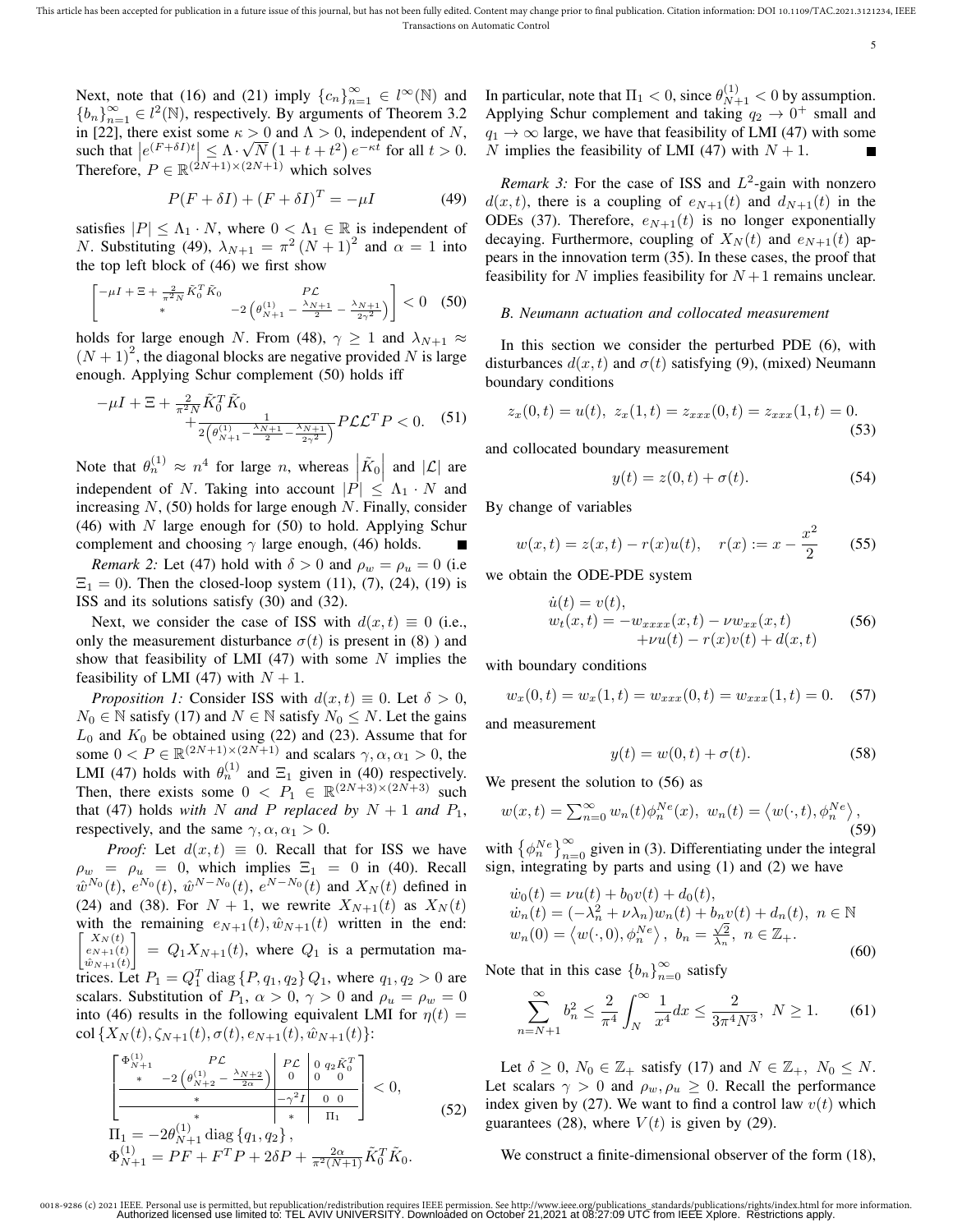6

with summation starting from  $n = 0$ . Here  $\hat{w}_n(t)$  satisfy

$$
\dot{\hat{w}}_0(t) = \nu u(t) + b_0 v(t) - l_0 [\hat{w}(0, t) - y(t)], \n\dot{\hat{w}}_n(t) = (-\lambda_n^2 + \nu \lambda_n) \hat{w}_n(t) + b_n v(t) \n-l_n [\hat{w}(0, t) - y(t)], \quad n \in \mathbb{N}, \n\hat{w}_n(0) = 0, \quad 0 \le n \le N.
$$
\n(62)

with  $y(t)$  in (58) and scalar observer gains  $l_n$ ,  $0 \le n \le N$ . Recall  $A_0$  and  $\tilde{A}_0$  defined in (20) and denote

$$
\tilde{A}_0^{(1)} = \text{diag}\left(\begin{bmatrix} 0 & 0 \\ \nu & 0 \end{bmatrix}, A_0\right) \in \mathbb{R}^{(N_0 + 2) \times (N_0 + 2)},
$$
\n
$$
L_0^{(1)} = [l_0, \dots, l_{N_0}]^T, \quad \tilde{L}_0^{(1)} = \text{col}\left\{0, L_0^{(1)}\right\} \in \mathbb{R}^{N_0 + 2},
$$
\n
$$
C_0^{(1)} = [c_0, \dots, c_{N_0}], \quad \tilde{B}_0^{(1)} = [1, b_0, \dots, b_{N_0}]^T,
$$
\n
$$
c_0 = 1, \quad c_n = \phi_n^{Ne}(0) = \sqrt{2}, \quad n \ge 1.
$$

Let Assumptions 1 and 2 hold. Then, the observer and controller gains  $L_0^{(1)}$  and  $K_0$  can be chosen to satisfy

$$
P_o(\tilde{A}_0 - L_0^{(1)}C_0^{(1)}) + (\tilde{A}_0 - L_0^{(1)}C_0^{(1)})^T P_o < -2\delta P_o,
$$
  
\n
$$
P_c(\tilde{A}_0^{(1)} + \tilde{B}_0^{(1)}K_0) + (\tilde{A}_0^{(1)} + \tilde{B}_0^{(1)}K_0)^T P_c < -2\delta P_c,
$$
\n(64)

with  $0 \leq P_0 \in \mathbb{R}^{(N_0+1)\times(N_0+1)}$  and  $0 \leq P_c \in$  $\mathbb{R}^{(N_0+2)\times(N_0+2)}$ . Let  $l_n = 0$ ,  $n > N_0$ . We propose a  $(N_0+2)$ dimensional controller of the form

$$
v(t) = K_0 \hat{w}^{N_0}(t), \ \hat{w}^{N_0}(t) = [u(t), \hat{w}_0(t), \dots, \hat{w}_{N_0}(t)]^T,
$$
\n(65)

which is based on the  $N + 1$ -dimensional observer (62).

Using the estimation error  $e_n(t) = w_n(t) - \hat{w}_n(t)$ ,  $0 \le n \le$ N, (59) and (18), the innovation term  $\hat{w}(0, t) - y(t)$  in (62) can be presented as (35) (with summation starting at  $n = 0$ ), where  $\zeta_N(t)$  is now given by

$$
\zeta_N(t) = w(0, t) - \sum_{n=0}^N w_n(t) \phi_n^{Ne}(0).
$$
 (66)

To bound  $\zeta_N(t)$ , let  $g(x,t) := w(x,t) - \sum_{n=0}^N w_n(t) \phi_n^{Ne}(x)$ and  $\Gamma > 0$ . By Sobolev's inequality

$$
\zeta_N^2(t) \le (1+\Gamma) \|g(\cdot,t)\|^2 + \Gamma^{-1} \|g_x(\cdot,t)\|^2. \tag{67}
$$

By (1), (2) and (5)

$$
\zeta_N^2(t) \le \sum_{n=N+1}^{\infty} \mu_n w_n^2(t), \quad \mu_n = 1 + \Gamma + \frac{1}{\Gamma} \lambda_n. \tag{68}
$$

Then the error equations have the form

$$
\dot{e}_0(t) = -l_0 \left( \sum_{n=0}^N c_n e_n(t) + \zeta_N(t) + \sigma(t) \right) + d_0(t),
$$
  
\n
$$
\dot{e}_n(t) = (-\lambda_n^2 + \nu \lambda_n) e_n(t) + d_n(t)
$$
  
\n
$$
-l_n \left( \sum_{n=0}^N c_n e_n(t) + \zeta_N(t) + \sigma(t) \right), \ 1 \le n \le N_0,
$$
  
\n
$$
\dot{e}_n(t) = (-\lambda_n^2 + \nu \lambda_n) e_n(t) + d_n(t), \ N_0 + 1 \le n \le N.
$$
\n(69)

Let  
\n
$$
e^{N_0}(t) = [e_0(t), \dots, e_{N_0}(t)]^T, \ \tilde{K}_0 = [K_0, 0] \in \mathbb{R}^{1 \times 2N+3}
$$
\n
$$
\mathcal{L}^{(1)} = \text{col}\left\{\tilde{L}_0^{(1)}, -L_0^{(1)}, 0\right\} \in \mathbb{R}^{2N+3},
$$
\n
$$
F^{(1)} = \begin{bmatrix} \tilde{A}_0^{(1)} + \tilde{B}_0^{(1)} K_0 & \tilde{L}_0^{(1)} C_0^{(1)} & 0 & \tilde{L}_0^{(1)} C_1 \\ 0 & \tilde{A}_0 - L_0^{(1)} C_0^{(1)} & 0 & -L_0^{(1)} C_1 \\ B_1 K_0 & 0 & A_1 & 0 \\ 0 & 0 & 0 & A_1 \end{bmatrix}.
$$
\n(70)

Using (38), (60), (62), (65), (69) and (70) we arrive at the closed-loop system

$$
\dot{X}_N(t) = F^{(1)}X_N(t) + \mathcal{L}^{(1)}\zeta_N(t) + \mathcal{L}^{(1)}\sigma(t) + d^N(t),
$$
  

$$
\dot{w}_n(t) = (-\lambda_n^2 + \nu\lambda_n)w_n(t) + b_n\tilde{K}_0X_N(t) + d_n(t), \quad n > N.
$$
 (71)

We derive conditions which guarantee (28), with  $V(t)$  in (29). Differentiation of  $V(t)$  along the solution to (71) gives

$$
\dot{V} + 2\delta V = X_N^T(t) \left[ PF^{(1)} + (F^{(1)})^T P + 2\delta P \right] X_N(t) \n+ 2X_N^T(t) P L^{(1)} \left[ \zeta_N(t) + \sigma(t) \right] + 2X_N^T(t) P d^N(t) \n+ 2 \sum_{n=N+1}^{\infty} (-\lambda_n^3 + \nu \lambda_n^2 + \delta \lambda_n) w_n^2(t) \n+ 2 \sum_{n=N+1}^{\infty} \lambda_n w_n(t) \left[ b_n \tilde{K}_0 X_N(t) + d_n(t) \right].
$$
\n(72)

By the Young inequality and  $b_n$  given in (60), we have that

$$
\sum_{n=N+1}^{\infty} 2\lambda_n w_n(t) \left[ b_n \tilde{K}_0 X_N(t) + d_n(t) \right]
$$
  
\n
$$
\leq \frac{16}{\pi^2 N} \left[ \tilde{K}_0 X_N(t) \right]^2 + \sum_{n=N+1}^{\infty} \left( \frac{\lambda_n}{\alpha} + \frac{\lambda_n^2}{\alpha_1} \right) w_n^2(t) \tag{73}
$$
  
\n
$$
+ \alpha_1 \sum_{n=N+1}^{\infty} d_n^2(t).
$$

holds with  $\alpha, \alpha_1 > 0$ . By (40), (72) and (73) we find

$$
\dot{V} + 2\delta V + W \le X_N^T(t) \left[ PF^{(1)} + (F^{(1)})^T P + 2\delta P + \Xi \n+ \frac{2\alpha}{\pi^2 N} \tilde{K}_0^T \tilde{K}_0 \right] X_N(t) + 2X_N^T(t) P \left[ \mathcal{L}^{(1)} (\zeta_N(t) + \sigma(t)) + d^N(t) \right] - \gamma^2 \left[ \sigma^2(t) + |d^N(t)|^2 \right] + (\alpha_1 - \gamma^2) \sum_{n=N+1}^{\infty} d_n^2(t) \n+ 2 \sum_{n=N+1}^{\infty} \left( -\theta_n^{(2)} + \frac{\lambda_n}{2\alpha \mu_n} + \frac{\lambda_n^2}{2\alpha_1 \mu_n} \right) \mu_n w_n^2(t)
$$
\n(74)

where  $\mu_n$ ,  $n > N$  is defined in (68) and

$$
\theta_n^{(2)} = \frac{\lambda_n^3 - \nu \lambda_n^2 - \delta \lambda_n - 0.5 \rho_w^2}{\mu_n}, \quad n > N. \tag{75}
$$

By monotonicity of  $\lambda_n$ ,  $n \geq 0$  we have

$$
\begin{aligned} &-\theta_n^{(2)} + \frac{\lambda_n}{2\alpha\mu_n} + \frac{\lambda_n^2}{2\alpha_1\mu_n} \\ &\leq -\theta_{N+1}^{(2)} + \frac{\lambda_{N+1}}{2\alpha\mu_{N+1}} + \frac{\lambda_{N+1}^2}{2\alpha_1\mu_{N+1}} \leq 0 \quad \forall n > N. \end{aligned}
$$

Then, due to (68) we obtain

$$
2\sum_{n=N+1}^{\infty} \left(-\theta_n^{(2)} + \frac{\lambda_n}{2\alpha\mu_n} + \frac{\lambda_n^2}{2\alpha_1\mu_n}\right) \mu_n w_n^2(t)
$$
  
 
$$
\leq 2\left(-\theta_{N+1}^{(2)} + \frac{\lambda_{N+1}}{2\alpha\mu_{N+1}} + \frac{\lambda_{N+1}^2}{2\alpha_1\mu_{N+1}}\right) \zeta_N^2(t).
$$
 (76)

Let  $\eta(t) = \text{col}(X_N(t), \zeta_N(t), d^N(t), \sigma(t))$  and  $\alpha_1 = \gamma^2$ . Then,  $(74)$  and  $(76)$  imply

$$
\dot{V} + 2\delta V + W \le \eta^T(t)\Psi_N^{(2)}\eta(t) \le 0
$$

provided

$$
\Psi_N^{(2)} = \begin{bmatrix}\n\Phi_N^{(2)} + \Xi & P\mathcal{L}^{(1)} \\
\ast & -2\theta_{N+1}^{(2)} + \frac{\lambda_{N+1}(\gamma^2 + \alpha\lambda_{N+1})}{\alpha\gamma^2\mu_{N+1}}\n\end{bmatrix}\n\Phi_N^{(2)} = PF^{(1)} + (F^{(1)})^T P + 2\delta P + \frac{2\alpha}{\pi^2 N} \tilde{K}_0^T \tilde{K}_0, \n\mu_{N+1} = 1 + \Gamma + \frac{1}{\Gamma} \lambda_{N+1},
$$
\n(77)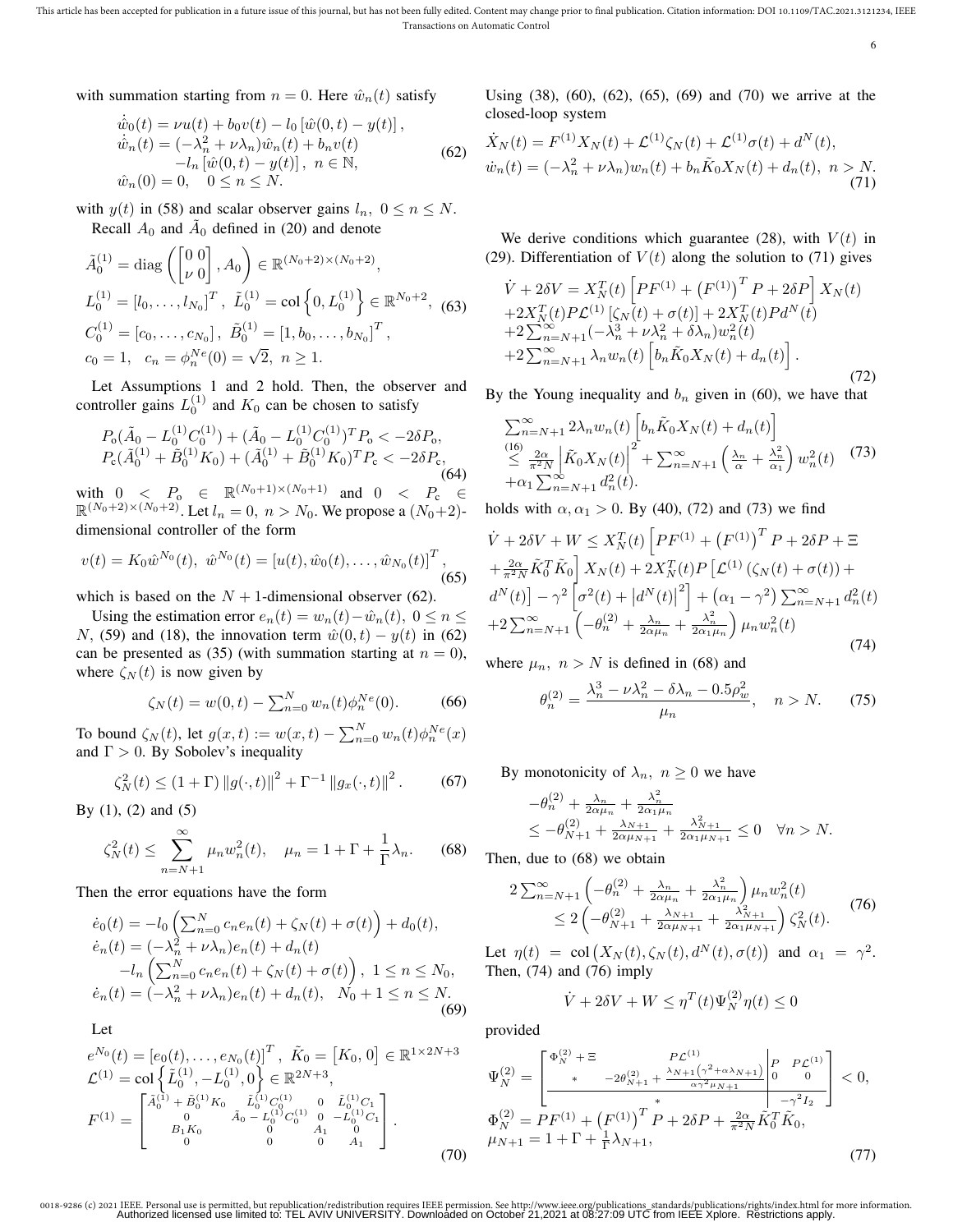7

By Schur complement (77) holds if and only if



Note that if (78) holds for  $\delta = 0$  then we obtain internal exponential stability of the closed-loop system with a small enough decay rate  $\delta_0 > 0$ . Summarizing, we have:

*Theorem 2:* Consider the system (56) with boundary conditions (57), boundary measurement (58) and control law (65). Here,  $d(x, t)$  and  $\sigma(t)$  are disturbances satisfying (9). Let  $\delta = 0, N_0 \in \mathbb{N}$  satisfy (17) and  $N \in \mathbb{N}$  satisfy  $N_0 \leq N$ . Let  $L_0$  and  $K_0$  be obtained using (64). Given  $\gamma > 0$  and  $\Gamma > 0$ , let there exist  $0 < P \in \mathbb{R}^{(2N+2) \times (2N+2)}$  and a scalar  $\alpha > 0$  satisfying (78) with  $\theta_n^{(2)}$  given by (75). Then (56) is internally exponentially stable and satisfies  $J_{(\rho_w,\rho_u,\gamma)}(\infty) \leq 0$ for  $w(\cdot, 0) \equiv 0$ . Furthermore, given  $\rho_w, \rho_u > 0$ , the LMI (47) is always feasible for N and  $\gamma > 0$  large enough.

*Remark 4:* By arguments similar to Proposition 1, it can be shown that either for  $d(x, t) \equiv 0$  (ISS) or  $d(x, t) \equiv 0$ ,  $\sigma(t) \equiv$ 0 (*H*<sup>1</sup>-stabilization), feasibility of (78) with some  $N \ge N_0$ implies feasibility of the LMI with  $N + 1$ .

*Remark 5:* For the unperturbed system (6) with boundary conditions (53) and measurement (54), where  $d(x, t) \equiv \sigma(t) \equiv$ 0, our approach can be used to prove  $H^2$ -exponential stability of the closed-loop system by considering the Lyapunov functional (29) with  $\{\lambda_n\}_{n=N+1}^{\infty}$  replaced by  $\{\lambda_n^2\}_{n=N+1}^{\infty}$  [34].

#### IV. EXAMPLES

Consider KSE (6) with  $\nu = 10$ . This choice corresponds to an unstable open-loop system for both Dirichlet (one unstable mode) and Neumann (two unstable modes) actuations. Feasibility of LMIs was verified using the Matlab LMI toolbox.

### *A. Dirichlet actuation and in-domain measurement*

Consider the perturbed KSE (6) under boundary conditions (7) and preturbed measurement (8) with  $x_* = \pi^{-1}$ . Here, the disturbances  $d(x, t)$  and  $\sigma(t)$  satisfy (9). For the case of inputto-state stabilization we choose  $K_0$  and  $L_0$  given by

$$
K_0 = [7.1415, 26.0901], \ L_0 = 2.3419. \tag{79}
$$

For the corresponding  $L^2$ -gain problem we consider  $\rho_w = 0.1$ ,  $\rho_u = 0.2$  and  $\delta = 0$ . Similarly to (79), the gains  $K_0$  and  $L_0$ were found by solving (22) and (23) with strong inequality replaced by equality and  $\delta = \delta_0 = 1.5$ . The resulting gains are given by

$$
K_0 = [3.0672, 15.911], \ L_0 = 1.501. \tag{80}
$$

The LMI (47) (with  $\delta = 0$  and gains (80) for  $L^2$ -gain analysis and with  $\delta = 1$  and gains (79) for ISS) is verified for  $N \in$  $\{4, 6, 8, 10, 12\}$ . For each choice of N, we find the smallest  $\gamma$  which guarantees the feasibility of the LMI. The results are presented in Table I. Note that for ISS  $\gamma$  decreases as N grows, while for  $L^2$ -gain the resulting  $\gamma$  does not grow for larger N.

|                |     |     |     | 10  | $\overline{12}$ |  |  |  |
|----------------|-----|-----|-----|-----|-----------------|--|--|--|
| $\gamma$ (ISS) | 0.8 | 0.5 | 0.3 | 0.3 | $0.2 -$         |  |  |  |
| gain)          | 15  | 15  | 15  | IJ  | 15              |  |  |  |
| TARI E I       |     |     |     |     |                 |  |  |  |

FEASIBILITY OF LMIS - DIRICHLET. N VS MINIMAL  $\gamma$ .

Next, we carry out two simulations of the closed-loop system for the unperturbed (i.e.  $d(x, t) \equiv \sigma(t) \equiv 0$ ) and the perturbed case with

$$
d(x,t) = 0.25\sin(10x+t), \ \sigma(t) = 0.25\cos(30t). \tag{81}
$$

In both simulations we have  $N = 4$  and gains given by (79). We choose initial conditions

$$
u(0) = 0, \quad z(x,0) = w(x,0) = 25(x - x^2)^3, \quad x \in [0,1].
$$
\n(82)

Note that  $w(\cdot, 0) \in \mathcal{G}$ , where  $\mathcal G$  is defined in (25). The  $H^1$ norm of  $w(\cdot, t)$  is approximated by truncating (4) after 60 coefficients. Then, (15) with  $1 \leq n \leq 60$  and (19) are simulated using MATLAB with  $v(t) = K_0 \hat{w}^{N_0}(t)$  and  $\hat{w}^{N_0}(t)$ in (24). The value of  $\zeta_N(t)$  in (35) is approximated using

$$
\zeta_N(t) \approx \sum_{n=5}^{60} w_n(t) \phi_n^D(x_*).
$$
 (83)

The simulation results are presented in Figure 1. From the simulations of exponential stability, we obtain a decay rate 1.17, which is slightly larger than the theoretical decay rate  $\delta = 1$  found from the LMIs.



Fig. 1. Dirichlet actuation:  $||w(\cdot, t)||_{H^1} + |u(t)|$  vs. t Fig. 2. Neumann actuation:  $J(t)$  $v.s t$ 

#### *B. Neumann actuation and collocated measurement*

Consider the perturbed KSE (6), boundary conditions (53) and perturbed measurement (54). The disturbances again satisfy (9). For the case of ISS, let  $K_0$  and  $L_0$  given by

$$
K_0 = \begin{bmatrix} 477.83, 32.61, -3315.44 \end{bmatrix}, \ L_0 = \begin{bmatrix} -6.147, 8.101 \end{bmatrix}^T. \tag{84}
$$

For  $L^2$ -gain analysis we consider  $\rho_w = 0.1$ ,  $\rho_u = 0.2$  and  $\delta = 0$ . The gains  $K_0$  and  $L_0$  were found by solving (64) with strong inequality replaced by equality and  $\delta = \delta_0 = 1$ . The corresponding gains are

$$
K_0 = [291.602, 13.311, -2043.3], L_0 = [-1.967, 3.741]^T.
$$
 (85)

Let  $\Gamma = 1$ . The LMI (78) (with  $\delta = 0$  and gains (85) for  $L^2$ -gain analysis and with  $\delta = 1$  and gains (84) for ISS) was verified for  $N \in \{5, 7, 9, 11, 13\}$ . For each choice of N, we find the smallest  $\gamma$  which guarantees the feasibility of the LMI.